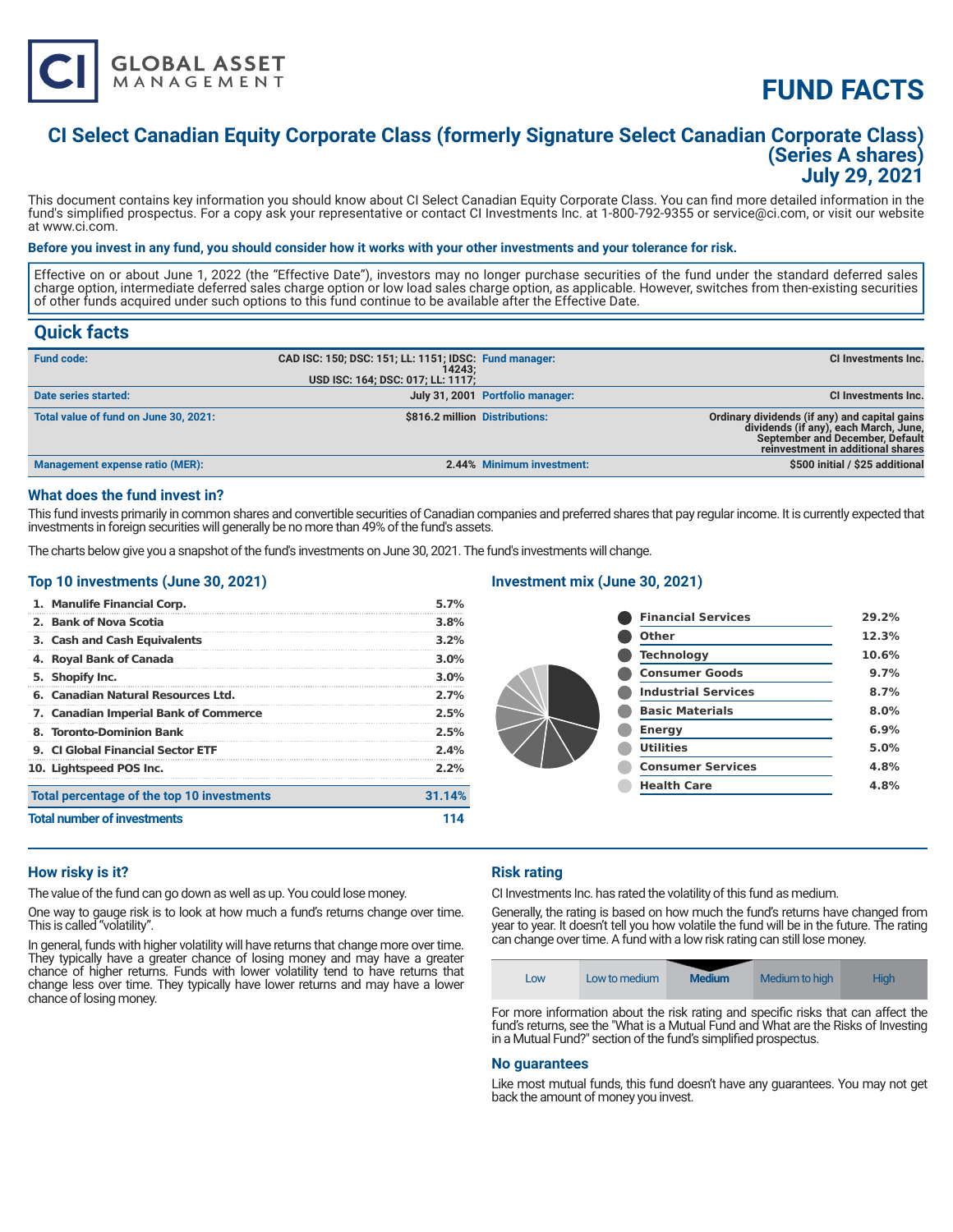### **CI Select Canadian Equity Corporate Class (formerly Signature Select Canadian Corporate Class) (Series A shares)**

#### **How has the fund performed?**

This section tells you how Series A securities of the fund have performed over the past 10 calendar years. Returns are after expenses have been deducted. These expenses reduce the fund's returns.

#### **Year-by-year returns**

This chart shows how Series A securities of the fund performed in each of the past 10 calendar years. This fund series dropped in value in 3 of the last 10 calendar years. The range of returns and change from year to year can help you assess how risky the fund has been in the past. It does not tell you how the fund will perform in the future.



#### **Best and worst 3-month returns**

This table shows the best and worst returns for Series A securities of the fund in a 3- month period over the past 10 calendar years. The best and worst 3-month returns could be higher or lower in the future. Consider how much of a loss you could afford to take in a short period of time.

|                     | <b>Return</b> | 3 months ending  | If you invested \$1,000 at the beginning of the period |
|---------------------|---------------|------------------|--------------------------------------------------------|
| <b>Best return</b>  | 16.7%         | January 31, 2021 | Your investment would be \$1,167.                      |
| <b>Worst return</b> | -21.1%        | March 31, 2020   | Your investment would be \$789.                        |

#### **Average return**

As at June 30, 2021, a person who invested \$1,000 in this series of units of the fund 10 years ago now has \$2,122. This works out to an annual compound return of 7.8%.

#### **Who is this fund for?**

#### **This fund may be suitable for you if you:**

- want a Canadian equity fund for your portfolio
- are investing for the medium and/or long term<br>• can telerate medium risk
- can tolerate medium risk

#### **A word about tax**

In general, you'll have to pay income tax on any money you make on a fund. How much you pay depends on the tax laws of where you live and whether you hold the fund in a registered plan, such as a Registered Retirement Savings Plan or a Tax-Free Savings Account.

Keep in mind that if you hold your fund in a non-registered account, fund distributions are included in your taxable income, whether you get them in cash or have them reinvested.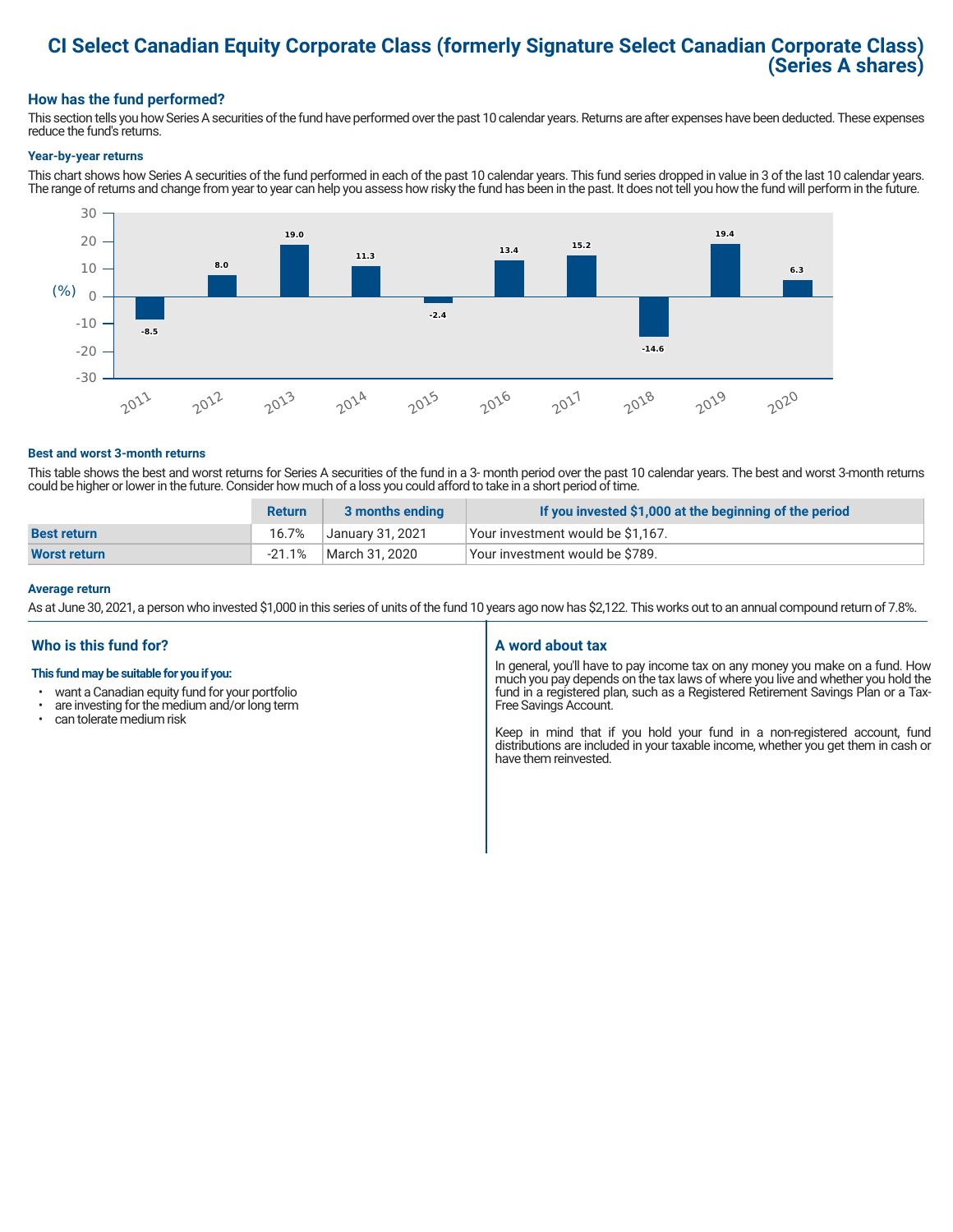## **CI Select Canadian Equity Corporate Class (formerly Signature Select Canadian Corporate Class) (Series A shares)**

#### **How much does it cost?**

The following tables show the fees and expenses you could pay to buy, own and sell Series A securities of the fund. The fees and expenses — including any commissions — can vary among series of a fund and among funds. Higher commissions can influence representatives to recommend one investment over another. Ask about other funds and investments that may be suitable for you at a lower cost.

#### **1. Sales charges**

You may have to choose a sales charge option when you buy Series A securities of the fund. Ask about pros and cons of each option.

| What you pay                           |                                                     | <b>How it works</b>                                                                                                                                                                                                                                                                   |
|----------------------------------------|-----------------------------------------------------|---------------------------------------------------------------------------------------------------------------------------------------------------------------------------------------------------------------------------------------------------------------------------------------|
| in percent (%)                         | in dollars<br>$($ \$)                               |                                                                                                                                                                                                                                                                                       |
| Initial sales charge                   |                                                     |                                                                                                                                                                                                                                                                                       |
| 0 to 5.0% of the amount you buy        | \$0 to<br>\$50.00 on<br>every<br>\$1,000 you<br>pay | You and your representative decide on the rate.<br>The initial sales charge is deducted from the amount you buy. It goes to your representative's firm as a commission.                                                                                                               |
| <b>Standard deferred sales charges</b> |                                                     |                                                                                                                                                                                                                                                                                       |
| If you sell within:                    | \$0 to<br>\$55.00 on                                | The standard deferred sales charge is a set rate and is deducted from the amount you sell based on the initial cost and<br>number of those securities.                                                                                                                                |
| 1 year of buying                       | every<br>5.5%<br>\$1,000 of                         | When you buy the fund, we pay your representative's firm a commission of 5%. Any standard deferred sales charge you pay<br>when you sell the fund goes to us.                                                                                                                         |
| 2 years of buying                      | original<br>5.0%<br>cost you                        | You can sell up to 10% of your securities each year without paying a standard deferred sales charge subject to certain<br>restrictions ("10% free redemption right"). Your 10% free redemption right is reduced by the equivalent number of securities                                |
| 3 years of buying                      | sell<br>5.0%                                        | you would have received if you had reinvested any cash distributions you received during the calendar year. If you exercised<br>your 10% redemption right and redeem your securities before the standard deferred sales charge schedule has expired, your                             |
| 4 years of buying                      | 4.0%                                                | standard deferred sales charge on a full redemption would be the same as if you had not redeemed securities under your<br>10% free redemption right.                                                                                                                                  |
| 5 years of buying                      | 4.0%                                                | $\ddot{\phantom{0}}$<br>If you hold the fund in a non-registered account, if applicable, you can ask to receive cash distributions which are not                                                                                                                                      |
| 6 years of buying                      | 3.0%                                                | subject to standard deferred sales charges.<br>You can switch between standard deferred sales charge funds at any time without paying this sales charge. The standard                                                                                                                 |
| 7 years of buying                      | 2.0%                                                | deferred sales charge schedule will be based on the date you bought securities of the first fund and the rates and duration<br>of such schedule shall continue to apply.                                                                                                              |
| After 7 years                          | 0.0%                                                | Your securities will be converted into the initial sales charge option after the expiry of the standard deferred sales charge<br>schedule if you qualify for CI Prestige (and if available for your securities) and such securities will participate in CI Prestige.                  |
|                                        |                                                     |                                                                                                                                                                                                                                                                                       |
| Intermediate deferred sales charges    |                                                     |                                                                                                                                                                                                                                                                                       |
| If you sell within:                    | \$0 to<br>\$55.00 on<br>every                       | The intermediate deferred sales charge is a set rate and is deducted from the amount you sell based on the initial cost and<br>number of those securities.<br>When you buy the fund, we pay your representative's firm a commission of 4%. Any intermediate deferred sales charge you |
| 1 year of buying                       | 5.5%<br>\$1,000 of                                  | pay when you sell the fund goes to us.<br>You can sell up to 10% of your securities each year without paying an intermediate deferred sales charge subject to certain                                                                                                                 |
| 2 years of buying                      | original<br>5.0%<br>cost you                        | restrictions. Your 10% free redemption right is reduced by the equivalent number of securities you would have received if                                                                                                                                                             |
| 3 years of buying                      | sell<br>4.5%                                        | you had reinvested any cash distributions you received during the calendar year. If you exercised your 10% redemption right<br>and redeem your securities before the intermediate deferred sales charge schedule has expired, your intermediate deferred                              |
| 4 years of buying                      | 4.0%                                                | sales charge on a full redemption would be the same as if you had not redeemed securities under your 10% free redemption<br>riaht.                                                                                                                                                    |
| 5 years of buying                      | 3.5%                                                | If you hold the fund in a non-registered account, if applicable, you can ask to receive cash distributions which are not<br>subject to intermediate deferred sales charges.                                                                                                           |
| 6 years of buying                      | 3.0%                                                | You can switch between intermediate deferred sales charge funds at any time without paying this sales charge. The<br>intermediate deferred sales charge schedule will be based on the date you bought securities of the first fund and the rates                                      |
| 7 years of buying                      | 1.5%                                                | and duration of such schedule shall continue to apply.                                                                                                                                                                                                                                |
| After 7 years                          | 0.0%                                                | Your securities will be converted into the initial sales charge option after the expiry of the intermediate deferred sales<br>charge schedule if you qualify for CI Prestige (and if available for your securities) and such securities will participate in CI                        |
|                                        |                                                     | Prestige.                                                                                                                                                                                                                                                                             |
| Low-load sales charges                 |                                                     |                                                                                                                                                                                                                                                                                       |
| If you sell within:                    | \$0 to<br>\$30.00 on                                | The low-load sales charge is a set rate and is deducted from the amount you sell based on the initial cost and number of<br>those securities.                                                                                                                                         |
| 1 year of buying                       | every<br>3.0%<br>\$1,000 of                         | When you buy the fund, we pay your representative's firm a commission of up to 2.5%. Any low-load sales charge you pay<br>when you sell the fund goes to us.                                                                                                                          |
| 2 years of buying                      | original<br>2.5%<br>cost you                        | If you hold the fund in a non-registered account, if applicable, you can ask to receive cash distributions which are not<br>subject to low-load sales charges.                                                                                                                        |
| 3 years of buying                      | sell<br>2.0%                                        | You can switch between low-load sales charge funds at any time without paying this sales charge. The low-load sales<br>charge schedule will be based on the date you bought securities of the first fund and the rates and duration of such                                           |
| After 3 years                          | 0.0%                                                | schedule shall continue to apply.<br>Your securities will be converted into the initial sales charge option after the expiry of the low-load sales charge schedule if                                                                                                                 |
|                                        |                                                     | you qualify for CI Prestige (and if available for your securities) and such securities will participate in CI Prestige.                                                                                                                                                               |